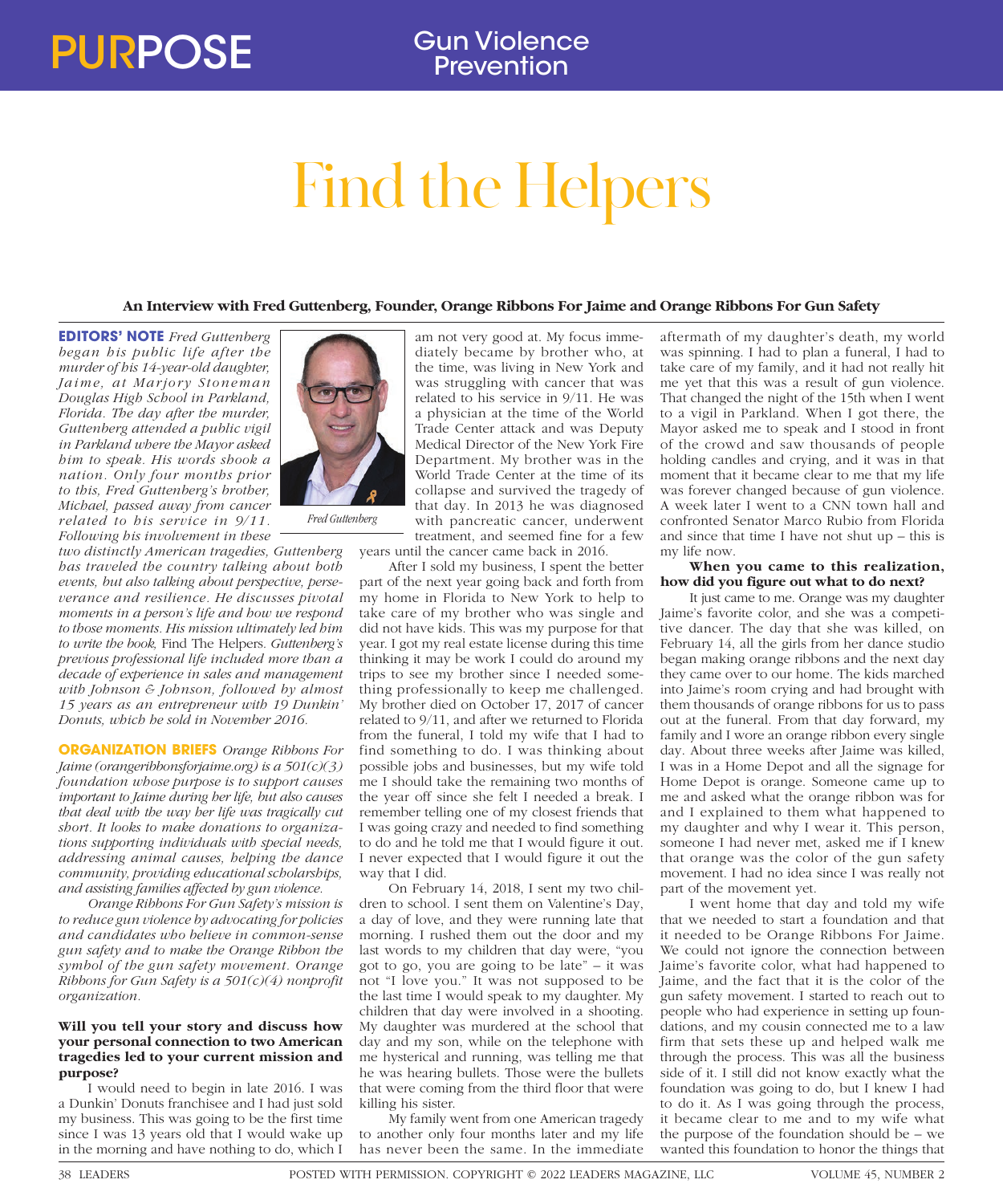**"The majority of Americans want to see gun violence prevention measures happen. The majority of Americans feel that we, as a country, need to be better at saving lives that might be lost as the result of gun violence."**

mattered to Jaime's life, and we also wanted to educate on the issues around why Jaime's life was cut short.

Orange Ribbons For Jaime was created as a 501(c)(3) which is not intended to be political and not meant to advocate for laws. The foundation supports children with special needs, which is something that Jaime was already doing at the age of 14 in volunteering her time and hoping to one day become a pediatric physical therapist. We support antibullying programs because for my daughter, this was a passion and, even at the tender age of 14, she would literally put herself in between bullies and someone they were bullying to make it stop. We support the humane society because we are a dog obsessed family, my daughter especially so. The foundation also has a college scholarship program and even though my daughter will never have the opportunity to attend college, she will help others go to college. Most recently, we announced a partnership with José Andrés' World Central Kitchen to start a program to feed families impacted by gun violence. These families live in communities across this country and have lost a breadwinner or have a family member who is not able to return to work. This partnership will become the signature cause of our foundation and, going forward, we will be there for those families in need.

I realized some of the limitations of a  $501(c)(3)$  as we were doing the work of the foundation since I was personally becoming very politically active. I was traveling across the country and pushing legislators and legislation, and going everywhere I could to address voters about the issues they were going to be voting on. I knew that I needed to set up another entity that would allow me to do this which is what led to the creation of Orange Ribbons For Gun Safety which is a  $501(c)(4)$  and is able to fulfill this purpose.

#### **There are many different terms used around the issue of gun violence. What do you feel is the best way to address this issue and how do you define the effort?**

That is an important question since the most commonly used term is gun control which I hate. There is nothing that we do that is gun control – we are not trying to control anybody. We are trying to save lives. I use the term gun safety often but still feel this is not the best term since we are not at a place where we have safety. I feel that the best term is gun

violence prevention. As a movement, we are getting much better at messaging since in the past the term gun control was commonly used but, to be honest, gun control is a term that is most used by the people on the other side of the issue. Language matters and it is critical that this movement better expresses what it is focused on doing in a clear and concise way. It is time to stop arguing the gun violence prevention movement as a Second Amendment issue, because it is not. Saving lives is not a Second Amendment conversation. The reality is that there are already 400 million weapons on the streets – that is a fact. The question is how are we going to lessen the gun violence that occurs and what are we going to do when an incident happens – that is a public health conversation.

#### **What more can be done to build a better awareness around gun violence prevention as a public health issue?**

When we have conversations like this, we need to talk about the country and where voters are, and what the current state of Washington, DC is. The majority of Americans want to see gun violence prevention measures happen. The majority of Americans feel that we, as a country, need to be better at saving lives that might be lost as the result of gun violence. I feel this message is getting through among voters and that this was loud and clear in the last two elections. In 2018, the House flipped primarily on this issue and, in 2020, a President was elected who ran heavily on this issue while the Senate became 50/50 with Democratic control largely because of this issue. This was a big issue in the past two elections. The reality is that while this is true, it has not been enough to move legislation in Washington, DC, and this is a breakdown.

Having said that, we need to focus on how to bring down gun violence, and this means including public health entities and the business community in this fight. Through my ongoing work with the gun violence prevention group Brady, we are engaged with some of the top business leaders right now discussing the risk and cost of gun violence. They need to understand that due to bad legislation or no legislation, the cost has effectively been passed on to them. Business owners now carry the risk when gun violence happens – just look at the hotel in Las Vegas that paid more than \$800 million because it happened at their property. We are working with the business community to better understand this risk

and to take steps – whether it relates to training, policy manuals, lobbying – in order to build more engagement since there is so much the business community can do to drive action on this issue.

**When it comes to legislation, you have said that "we are closer than we have ever been to the ability to take legislative action against gun violence, however we are also closer than we have ever been to permanently losing the ability to do so." Will you discuss this moment in time?**

I look across this country and I see states like New Jersey where my friend Governor Phil Murphy has led the effort that has resulted in the passing of amazing legislation, as has New York, California, and Pennsylvania. Some states, such as Massachusetts and Maryland, have done so with Republican governors. These states have passed gun violence prevention legislation and they are seeing a reduction in gun violence. In fact, when guns are being used in crimes in those states, they are often coming in from outside the state. It is clear that what they are doing is working. However, this is the reason we need federal legislation since you are only as safe as your closest border. The idea that we argue over background checks and can't have red flag laws is unbelievable to me.

We are closer than we have ever been to getting gun safety legislation, but yes, we are also closer than we have ever been to losing the chance. We currently have a President that would sign legislation if it came to his desk. We have a House of Representatives that is debating and passing legislation. We also have a Senate that is stuck at 50/50, so they can't get anything passed. This is much closer than where we were when my daughter was killed in 2018. If someone would have told me back in 2018 that we would be as close as we are today, I would have said no way, but here we are. The challenge is that this country has changed over the past few years and people's perspectives on democracy have changed as well.

The reality is that if the Democrats hold the House and increase seats in the Senate, gun violence prevention legislation can pass. Having said that, I am a realist and know that if the Democrats lose the House and lose seats in the Senate, not only will we lose the immediate chance to pass gun violence prevention legislation, we may permanently lose the chance to do so. The truth is that being as close as we are to getting something done and being as close as we